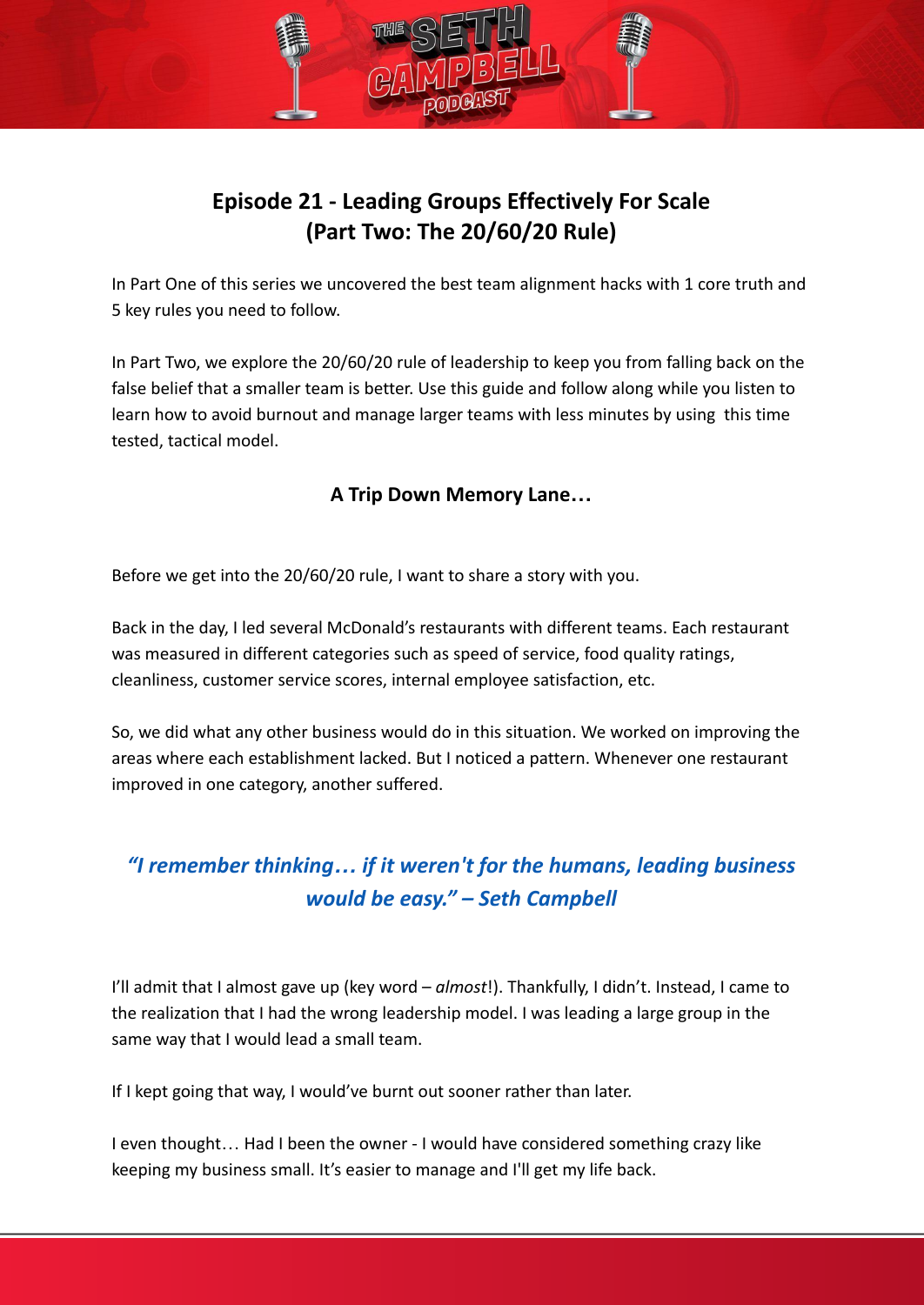But keeping it small will not last through every season nor will it help you reach your goal.

I reached out and got coaching like you're doing now and discovered the 20/60/20 rule. Over time I've used this exact methodology and refined it to scale multiple businesses over the years.

## **What is the 20/60/20 rule?**

The 20/60/20 rule basically sections your team into three groups. It's safe to assume that everyone on your team will fall into one of these groups:

- 20% of your team will be on board with your vision for the future of the business and willing to implement the changes.
- 60% will be skeptical at first, but they'll go along with it because they know there is a need for change.
- 20% will not be on board whatsoever and will prove to be the most difficult to convince otherwise.

## **The 20/60/20 Rule – A Step-By-Step Guide**

### **Step 1**

## **Divide your group based on the performance of absolute key measurements**

In a business can have thousands of measurements.

Need help identifying your key measurements? Start by looking at these 5 key pillars:

- Revenue
- Profit
- People
- Systems
- Culture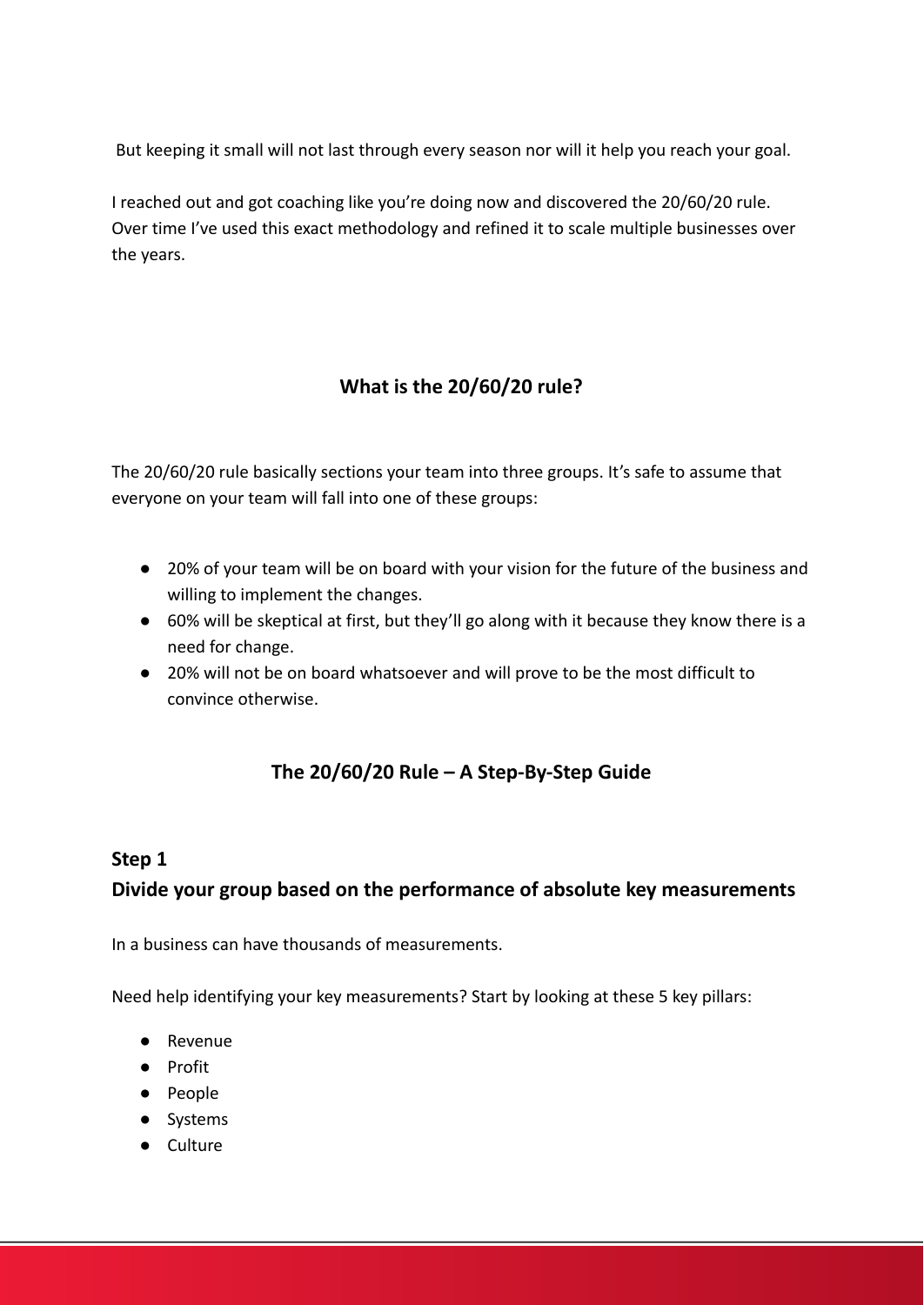Next, find the **most important** measurement in each pillar. The ONE measurement that matters more than all others.

### **Here are some examples:**

In People - it may be the number of people cross-trained in 3 or more positions or the percentage of leaders that have 3 or more qualified replacements for succession

In Culture - it may be your retention percent or employee satisfaction scores.

In Revenue - it may be total sales. Do not use lead indicators like calls made!

Pick the one number that is the finished product of multiple numbers and activities inside of that category.

Now that you've identified your key measurements, it's time to rank the people in your team (highest to lowest) in each category by that number.

It's okay to pick only one pillar and work with that. In fact, that's easier.

Now rank your team for that pillar so you can visually see who the top performers are.

## **Step 2 Calculate how many people make up 20% of your total**

Yes, it's time to get the calculator out for this one.

But don't worry, it's pretty easy to figure this out.

For example…

If you have 10 people on the list, 20% is 2 people. If you have 20 people on the list, 20% is 4 people. If you have 100 people on the list, 20% is 20 people. … and so on.

Once you have that figured out, draw a line underneath the top 20%. And draw another line above the bottom 20%.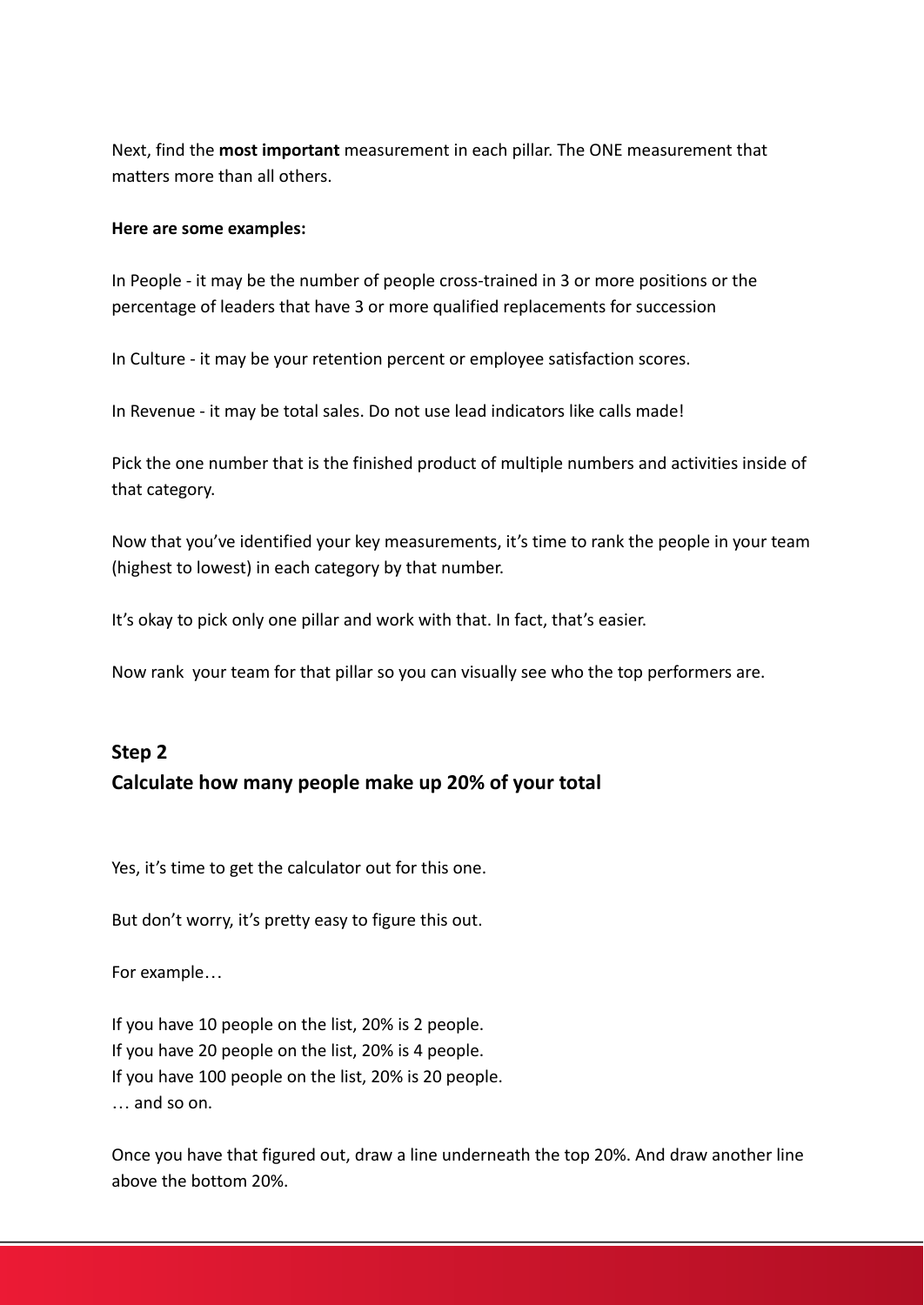You'll be left with three distinct groups of people:

- 20% at the top
- 60% in the middle
- 20% at the bottom.

# *"The key step in getting your time (and your sanity) back while being able to simultaneously scale your business comes down to the 20/60/20 rule because you've essentially gone from however many names you had on that list, down to three groups." – Seth Campbell*

### **A Visualization Exercise**

Here's a quick visualization exercise I'd like you to try. It's super simple and effective.

Ready? Alright, here we go…

Visualize the top 20% and the bottom 20% as PULLERS.

Both the top and bottom 20% are always pulling… but they're pulling in *different* directions.

The top 20% is pulling the numbers in their category up while the bottom 20% are constantly pulling the numbers down. Whoever is pulling the hardest is going to pull the company in that direction.

But what about the middle 60% of the group?

Well, they will tend to move towards the direction where most of the energy flows. It'll come down to you as the leader to make sure the middle 60% are moving up towards the top 20% and not sinking to the bottom 20% by talking up the upper 20% and highlighting their achievements.

*"Your goal is to reduce the negative pull as much as possible while increasing the pull of the top 20%." – Seth Campbell*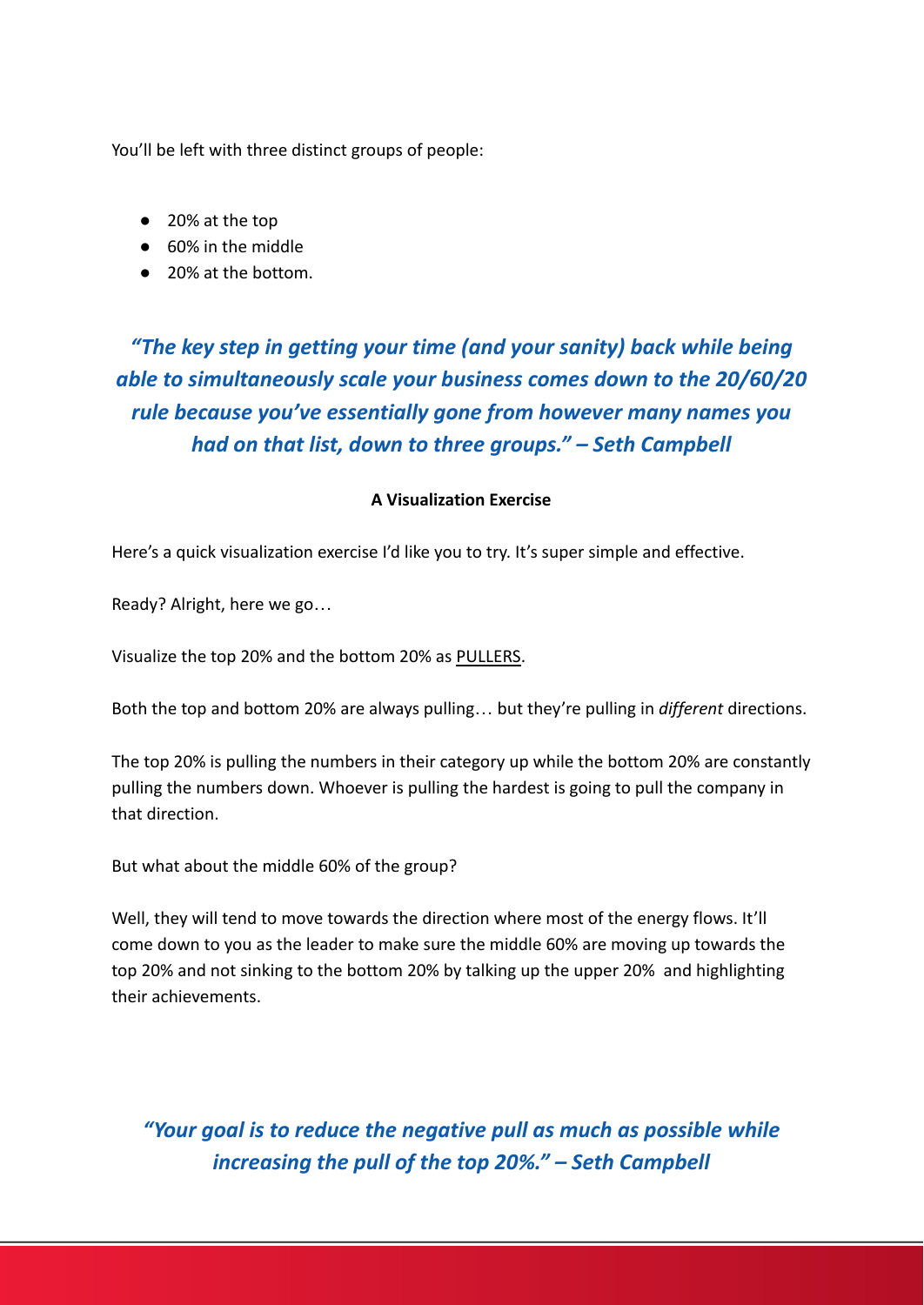If the leader is absent or passive about either group, the middle 60% will naturally move towards the bottom. Any organization that treats the bottom 20% the same as the top 20% will see a decline in performance.

Your goal in scaling a company is to keep the entire group sliding up and up and up. There will always be a bottom 20 mathematically so the goal is to reduce the negative pull of the bottom while increasing the positive pull of the top 20%.

# **Step 3 Schedule meetings with your three groups**

Grab a pen or open your calendar on your phone or desktop and schedule one-to-one meetings with the top 20% and the bottom 20%. Then, schedule a group meeting with the middle 60%. This is the 20/60/20 model.

You can still meet members of the 60% one-to-one but it's not something to prioritize regularly.

Here's what you can do to make the most of the scheduled time with the three groups:

### **Top 20%**

Switch up the conversation and ask them what *their* goals are and how big they want to go. Ask them how you can clear some of the friction for them. Don't focus on their standards and expectations for their role.

Ask them, "How can I help you?"

As a leader, you must challenge your top 20% to think bigger. Not move faster and help them remove friction.

This is how new leaders are discovered - the ones wanting more and removing their own friction all while pulling themselves and the organization.

*"These people are moving fast. And how you get them to move faster is not by pushing them, it's by removing friction for them so they can move at the speed that they really want to move at." – Seth Campbell*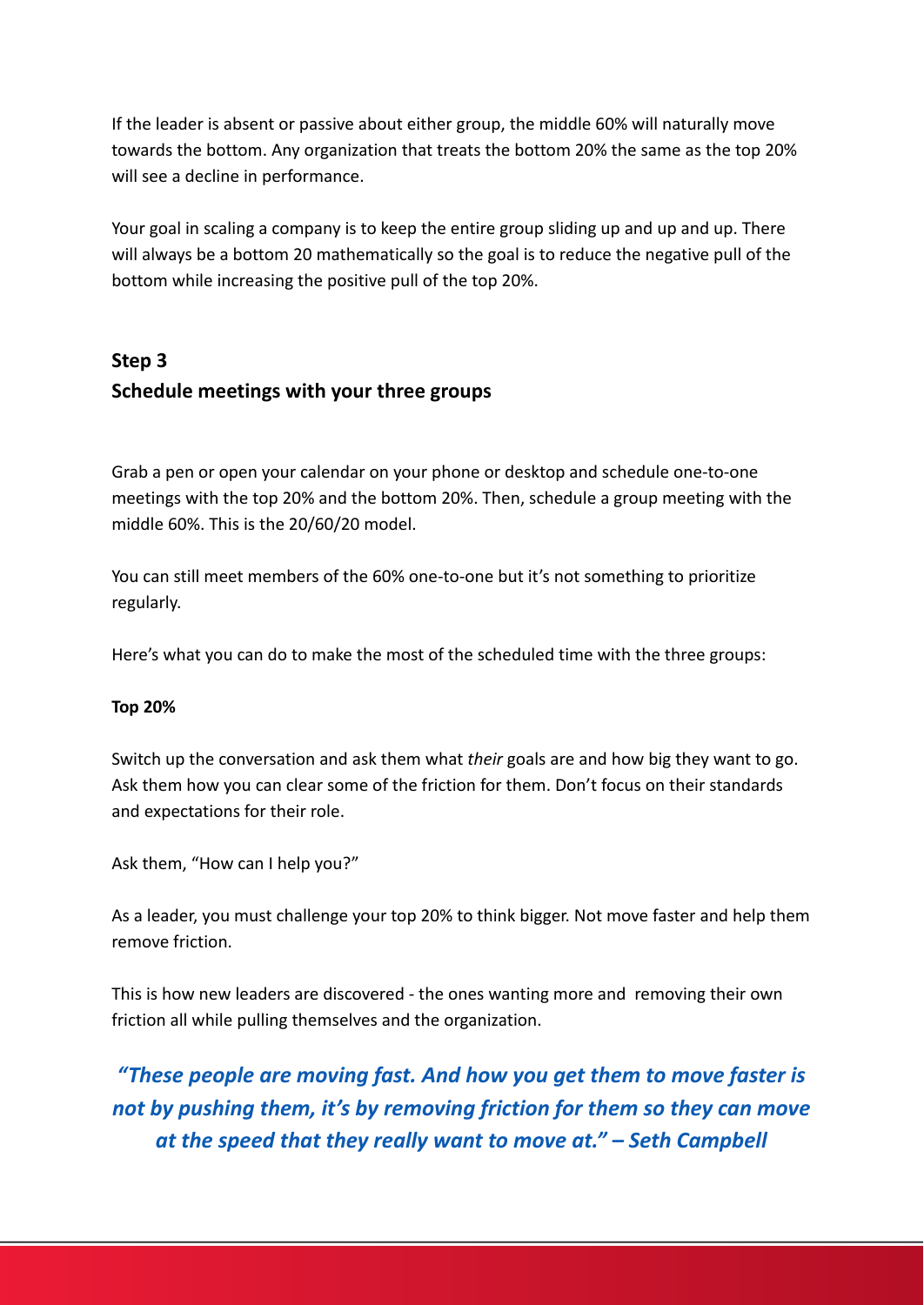### **Middle 60%**

Let's be honest. Nobody wants to be in the middle 60%. They all want to be in the top 20%, and *you* can help them get there.

In a group meeting with your middle 60%, it's your top 20% who deliver most of the speaking and teaching.

A good way to approach this is to interview one of your top performers. Ask questions to help break down their strategies and processes so that your middle 60% can learn to do the same.

This will also help the upper 20% reinforce their own processes and cause the bottom 20% to decide if they're going to quit or get better and adopt.

# *"Any organization that treats poor performers the same as best performers will have a decline in performance." – Seth Campbell*

#### **Bottom 20%**

One of my top tips to deal with the one-to-one meetings with the bottom 20% is to talk about the numbers first.

Give them a reality check and prepare for some backlash. They might try to push the blame over to you but hold your ground!

# *"This group tends to avoid the numbers convo because they don't want to talk about problems with the team." – Seth Campbell*

This group might even try to divert your attention to a different topic but don't let it happen. First, look at the numbers and start an open dialogue about it.

After that, dig a little deeper. Focus the conversation on facts and evidence, not people and problems.

*"I'm going to stay in coach mode, I'm not going to take on their problems, what I'm going to do is empower them." – Seth Campbell*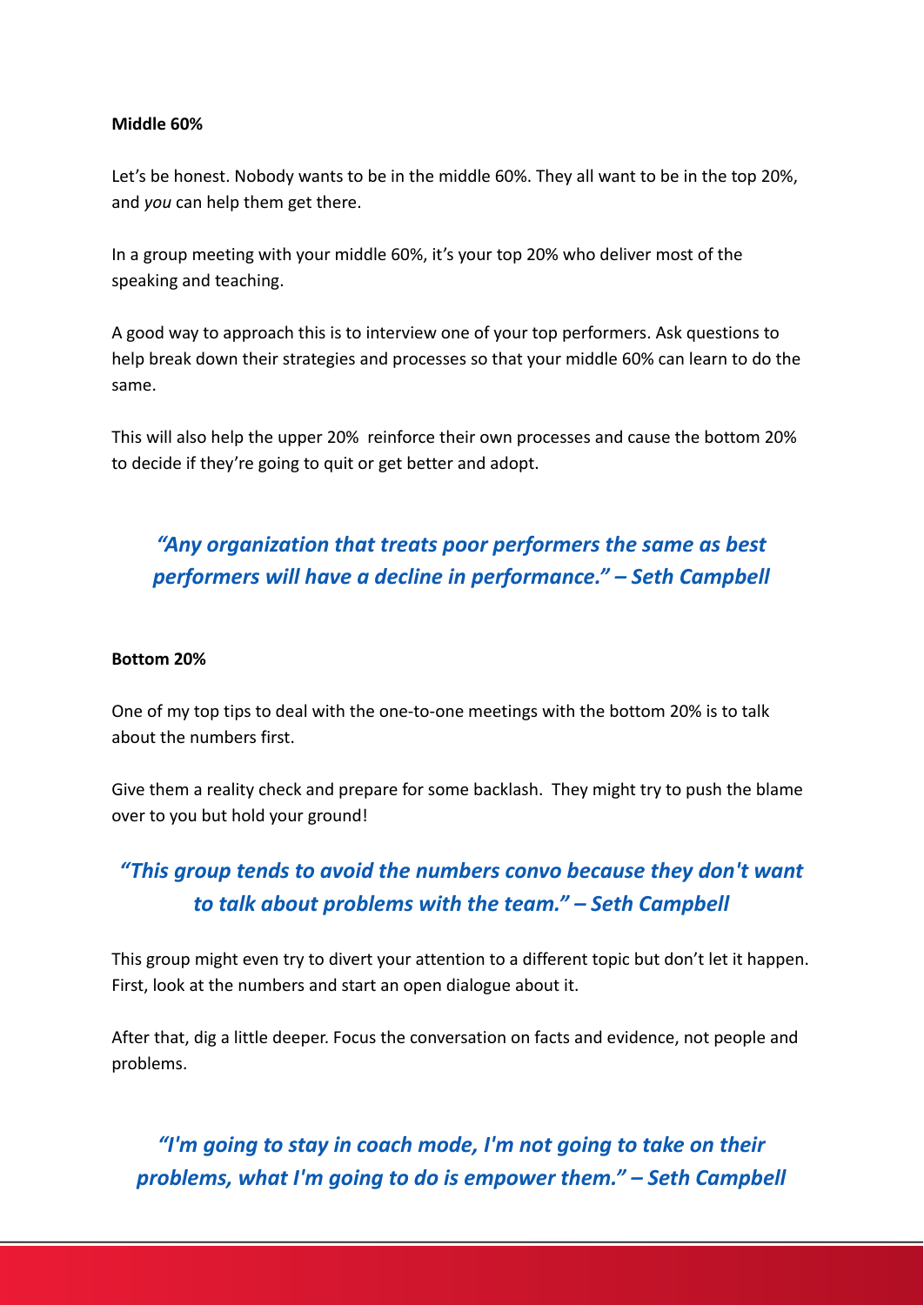Be their biggest cheerleader and encourage them to take actionable steps towards progress, but don't carry them through it! Let them carry their problems and limiting beliefs while offering solutions.

Be a connector and get them in contact with one of the top 20% that can help guide them.

I hope you enjoyed this episode of The Seth Campbell Podcast! Make sure to come back for Part Three, where I complete the series with the final three most critical ingredients on leading a group of people to scale while cutting your work hours in half – trust me, it will be a game changer!

### **Discussion Guide:**

Here are a few simple questions and tasks to help you use the 20/60/20 rule to help direct your team and scale your business.

**1. What are the key measurements of your business? Choose the most important measurement for each of the 5 key pillars of your business.**

**Write your answers in the table below:**

| <b>5 PILLARS</b> | <b>KEY MEASUREMENT</b> |
|------------------|------------------------|
| Revenue          |                        |
| Profit           |                        |
| People           |                        |
| Systems          |                        |
| Culture          |                        |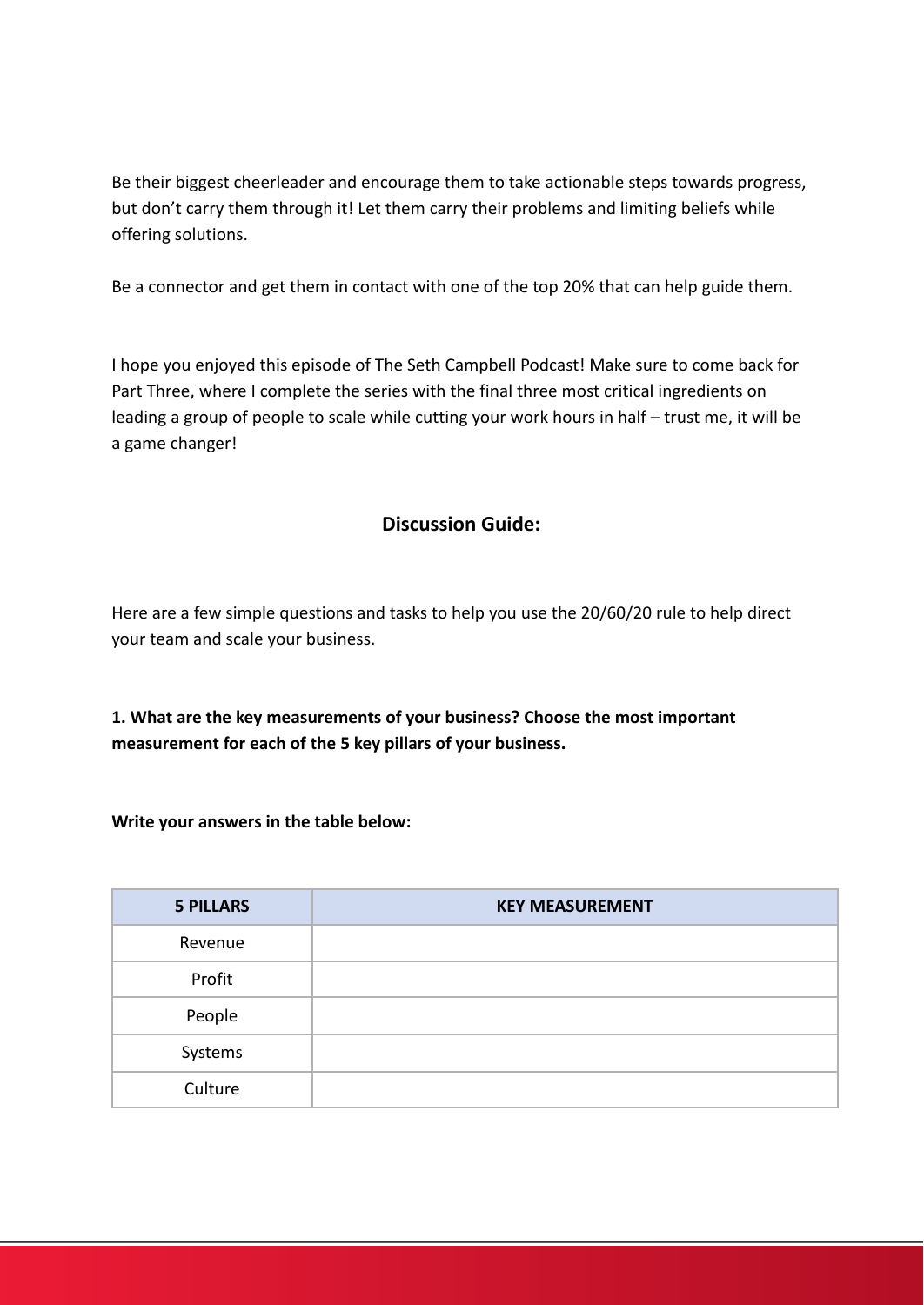**2. Next, rank your team members in each pillar from highest to lowest. Now you can clearly see the top performers in each category.**

Here is an example. You will need to create a list for each pillar.

### **EXAMPLE**

#### **Pillar: Revenue**

**Key Measurement: \_\_\_\_\_\_\_\_\_\_\_\_\_\_\_\_\_\_\_\_\_\_\_\_\_\_\_\_\_\_\_**

| Ranking | <b>Team Members</b> |
|---------|---------------------|
|         |                     |
| ົ       |                     |
| ς       |                     |
|         |                     |
| 5       |                     |

**3. Calculate the top 20% of the people listed. Draw a line under the top 20% and a line above the bottom 20%. You should be left with three clear groups – Your top 20%, the middle 60%, and the bottom 20%.**

**4. It's scheduling time! Look at your calendar and book regular one-to-one meetings with your top and bottom 20% and schedule group sessions with the middle 60%.**

\_\_\_\_\_\_\_\_\_\_\_\_\_\_\_\_\_\_\_\_\_\_\_\_\_\_\_\_\_\_\_\_\_\_\_\_\_\_\_\_\_\_\_\_\_\_\_

\_\_\_\_\_\_\_\_\_\_\_\_\_\_\_\_\_\_\_\_\_\_\_\_\_\_\_\_\_\_\_\_\_\_\_\_\_\_\_\_\_\_\_\_\_\_\_

\_\_\_\_\_\_\_\_\_\_\_\_\_\_\_\_\_\_\_\_\_\_\_\_\_\_\_\_\_\_\_\_\_\_\_\_\_\_\_\_\_\_\_\_\_\_\_

**You can start planning these meetings below:**